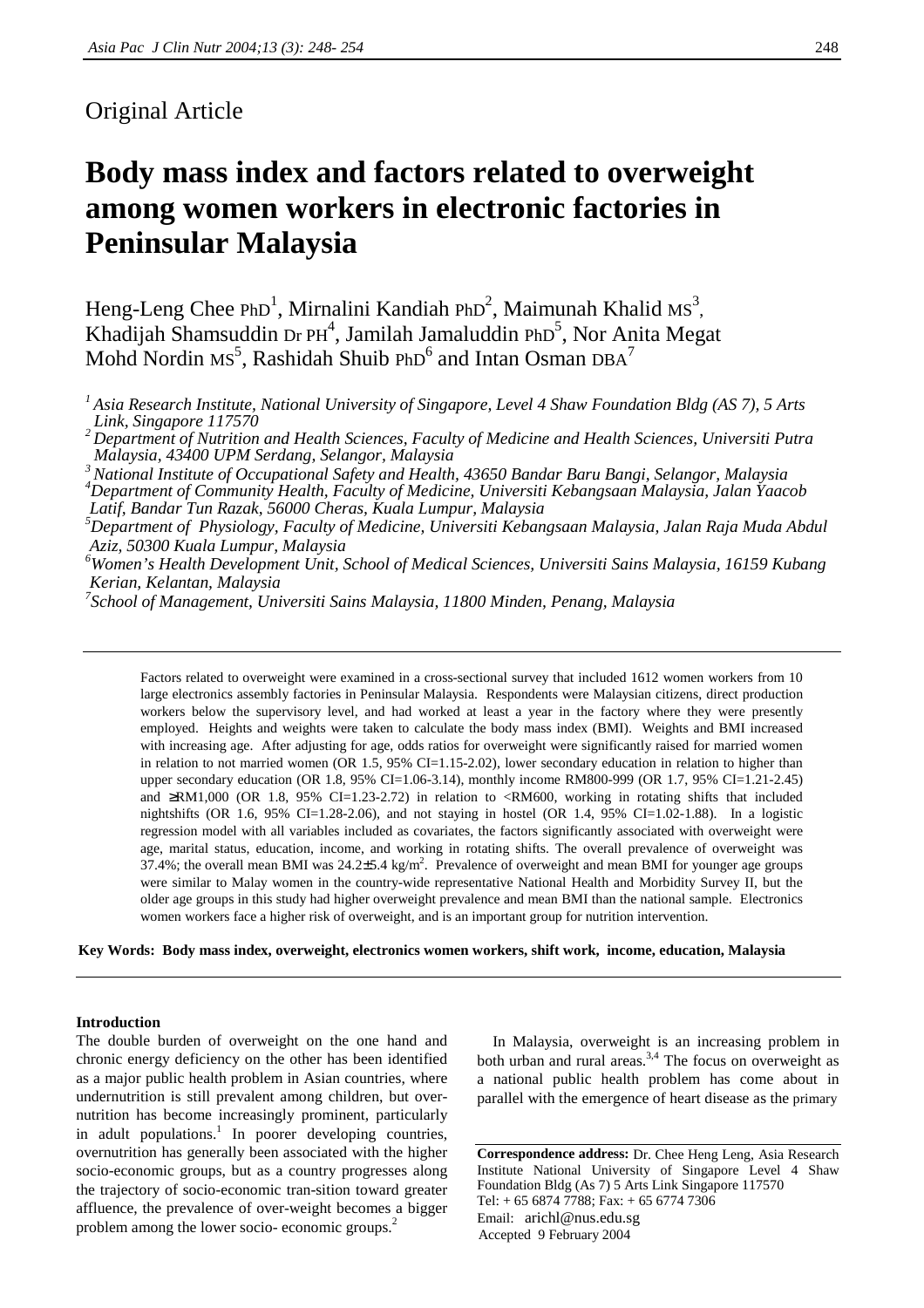cause of mortality since the  $1970s$ .<sup>5</sup> In the 1990s, this focus was incorporated into the national health agenda with the healthy lifestyle campaigns, which kicked off in 1991, and continued through the 1990s.

 In accordance with the country's nutrition policy, national priorities in research encompassed the identification of the problem of overweight among the Malaysian population and its geographical, sex, ethnic, and socio-economic distribution.<sup>6</sup> For the first time, in the second national health and morbidity survey (NHMS II) in 1996, anthropometric measurements were taken for a nationally representative sample of the adult population.

 In the NHMS II, the prevalence of overweight was found to be higher in urban than rural populations; and also higher among women than men.<sup>6</sup> Socio-economic differences are not so clear, and prevalences vary depending on the indicator used to measure socio-economic status. The prevalence of overweight (BMI > 25 kg/m<sup>2</sup>) appears to be greater among people with primary education compared to the uneducated or those with secondary education; on the other hand, it rises with household income until it reaches a maximum level for household income RM3000-3999, after which it falls again.

 In this national context, a major research program on '*Health and lifestyle*' was carried out in 1996-2000. One of the research projects in this program, the '*Working women, health and lifestyle*' project, focused on identifying factors related to the health status of women workers in the electronics industry. This paper uses data from this project to describe the nutritional status of the women, and to identify the socio-demographic and lifestyle factors that are associated with overweight among this group of women.

 The electronics industry is among the largest private sector employers of women workers in Malaysia, and its workforce constitutes a large proportion of the urban women labour force. Production workers in the electronics industry are among the lower socio-economic groups in the country, but through the years since the early 1970s when the industry first started here, they have been drawn from increasingly higher educational levels.

# **Subjects and methods**

#### *Selection of respondents and data collection*

The study employed a cross-sectional analytical survey research design. The inclusion criteria used for selecting factories was that they must be electronics assembly factories, had been in existence for at least two years, and had at least 500 or more women production workers. The management of selected factories were approached for permission to carry out the survey among their workers. A total of ten factories located in six areas in Peninsular Malaysia finally agreed to take part in the study. This sample of factories was not representative of the electronics industry in Malaysia.

 Women workers in these factories who participated in the study had to be Malaysian citizens, direct production workers below the supervisory level, and had worked at least a year in the factory where they were presently employed. In one factory, all eligible women were selected for the study, while in another, the respondents were

randomly selected from a list. In these two factories, full cooperation was obtained from the management, and the workers were given time off from production to take part in the study. In the other eight factories, however, the management only cooperated to the extent of publicising the study through posters and announcements, and providing a room where the study may be carried out. Women workers who volunteered to participate had to do so in their own free time, usually during their break times, or before/after work. Details are in Chee *et al*. 7

 Data collection took place between March 1999 and September 2000. The women workers attended sessions in batches, and were briefed on the purpose of the survey and assured confidentiality before filling in the selfadministered questionnaires. Research assistants were present to answer any query or to help those who had literacy or language difficulties.

#### *Anthropometric measurements and classifications*

Body weights of respondents in light clothing and without shoes were taken with a TANITA (Tanita Corp., Tokyo, Japan) electronic digital balance to the nearest 0.2 kg. Height was measured with a bodymeter to the nearest 0.1 cm. The bodymeter was suspended from a straight wall with its reading of zero at ground level. Respondents stood without shoes with their ankles and backs against the wall.

 Body mass index (BMI) was calculated as the ratio of weight in kilogram to the square of height in metres, and categorised according to WHO  $(1998)^{8}$  BMI between 18.5 and 24.9  $\text{kg/m}^2$  was considered the normal range, below 18.5 kg/m<sup>2</sup> was underweight, and 25.0 kg/m<sup>2</sup> and above was overweight. Within the overweight range, BMI between 25.0 and 29.9 was categorised as pre-obese, and 30.0 and above was obese.

# *Definition of variables*

Ethnicity and marital status were self-defined, education was the highest level attained, and monthly income was total income, including allowances and overtime pay. Staying in hostels was defined as staying in accomodation provided and managed by management. Workers were considered to be on shift work if they worked in rotating shifts that included a night shift. This could be three eight-hour shifts (morning, afternoon, night) or two 12 hour shifts (day, night). Respondents were asked whether or not they exercised, and if they did, they were asked to select one of three levels of physical activity that best described what they did. The first was carrying out physical activities such as bicycling or walking to work for a total of four hours per week, the second was carrying out physical activities such as playing badminton, jogging, or doing aerobics for two to three times a week, and the third was carrying out physical training for participation in sports, game, or any such activities for more than three times a week. Exercise was considered adequate if it was done at the second (moderate) or third (high) level. Respondents who exercised at the first (light) level were grouped together with those who did not exercise into the 'inadequate exercise' category.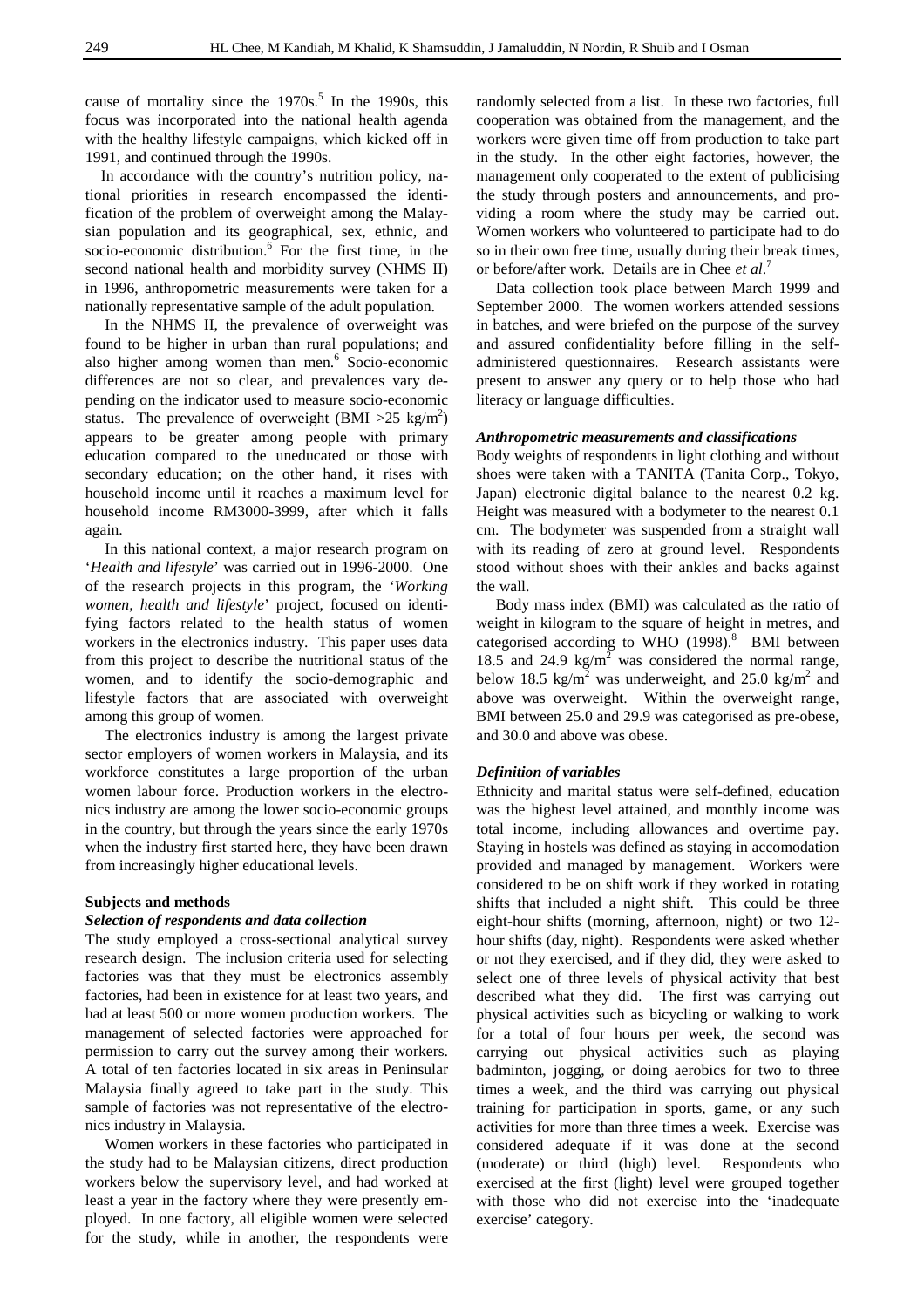# *Trial run and data analysis*

A trial run of data collection was carried out among 60 women workers in a factory in Penang in September 1998, during which the questionnaire was pre-tested and anthropometric measurements taken. Data were coded prior to entry, merged and analysed using SPSS version 10.0. The chi-square test, odds ratio, ANOVA (with posthoc Bonferonni test) were used in bivariate analysis, and the binomial logistic regression in multivariate analaysis.

### **Results**

The group of women were generally young with more than two thirds below 35 years of age (70.7%) (Table 1). They were predominantly Malay (78.5%), slightly more than half were not married (51.7%), and most had either upper secondary (57.8%) or lower secondary education (31.5%). Mean monthly income was RM771, and median was RM700. More than half of the women (57.6%) worked three shifts, rotating every seven to ten days from morning (0700 to 1500), to afternoon (1500 to 2300), to night (2300 to 0700). Some of the women stayed in hostels that were run by factory management (21.3%).

 Mean weight and BMI were consistently higher for older age groups (Table 2). The differences in mean weight and BMI between the various age groups were statistically significant except for the ≤20 year and 20-29 year age groups. The differences between the 50-55 year age group and the 35-44 year and 45-55 year age groups were also not significant, but this is probably due to the small number of women in the 50-55 year age group. While the distribution for height was normal, those for weight and BMI were slightly skewed to the right, as shown by the lower values of the medians compared to the means. The association between BMI and age was statistically significant (Table 3). As age advanced, increasing proportions were pre-obese and obese.

 Smoking and alcohol intake were uncommon, as only 27 women (1.7%) had ever smoked, 4 (0.2%) were currently smoking, and 8 had usual alcohol intake (0.5%). As high as 39.6% of the women said that they did not exercise, with the predominant reasons given as not having the time (27.5%), being lazy (21.0%), having no interest (15.6%), and having no friends to exercise with (15.3%). More than one third (34.3%) engaged in light exercise, and they were considered, together with those who did not exercise (39.6%), as having inadequate exercise (73.9%). Those who did adequate exercise (23.1%) comprised those who did moderate (23.1%) and high (3.0%) levels of exercise. Leisure time activities were largely domestic work (90.8%), staying at home or having a hobby at home (74.1%), and shopping, visiting friends and relatives, etc. (62.1%). More than half (55.8%) said that they frequently did overtime work or were involved in another income generating activity. Very small proportions joined in company sponsored recreational activities (11.8%) or pursued further training or courses (8.0%).

 The selected factors were all significantly associated with overweight in bivariate analysis (Tables 4 and 5). After adjusting for age, however, the odds ratios for overweight that were still significantly raised were those for married women in relation to not married women (OR

1.5, 95% CI=1.15-2.02), lower secondary education in relation to higher than upper secondary education (OR 1.8, 95% CI=1.06-3.14), monthly income RM800-999 (OR 1.7, 95% CI=1.21-2.45) and ≥RM1,000 (OR 1.8, 95% CI=1.23-2.72) in relation to  $\langle$  RM600, and working in rotating shifts (OR 1.6, 95% CI=1.28-2.06) (Table 5). In a logistic regression model with all variables included as covariates, the factors that remained significantly associated with overweight were age, marital status, education, income, and working in rotating shifts.

#### **Discussion**

#### *Prevalence of overweight*

The overall prevalence of overweight in this study was 37.4% (24.1% pre-obese, 13.3% obese), compared to 29.0% (21.4% pre-obese, 7.6% obese)<sup>9</sup> in the NHMS II sample of women 20 years and above, adjusted for age to the 1996 Malaysian population. This difference is of course confounded by the different age range and distribution. Comparing prevalence by age group, it may be observed that the prevalence of overweight in the current study (23.1%) is almost similar to the NHMS II sample of Malay women (20.7%) as well as a sample of rural women  $(23.9\%)^4$  for the youngest age group (20-29 years)

**Table 1.** Socio-demographic characteristics of study population (N=1612)

|                                          | Distribution of  |               |  |
|------------------------------------------|------------------|---------------|--|
|                                          |                  | respondents   |  |
|                                          | $\overline{N}$   | $\frac{0}{0}$ |  |
| Age group (yrs)                          |                  |               |  |
| 17-24                                    | 539              | 33.4          |  |
| 25-34                                    | 602              | 37.3          |  |
| 35-44                                    | 375              | 23.3          |  |
| $45 - 55$                                | 96               | 6.0           |  |
| Mean age $(\pm SD)$ (yrs)                | 30.1 $(\pm 8.1)$ |               |  |
| Ethnic group                             |                  |               |  |
| Malay                                    | 1265             | 78.5          |  |
| Indian                                   | 286              | 17.7          |  |
| Chinese                                  | 35               | 2.2           |  |
| Others                                   | 26               | 1.6           |  |
| Marital status                           |                  |               |  |
| Not married                              | 834              | 51.7          |  |
| Widowed/divorced                         | 75               | 4.7           |  |
| Married                                  | 703              | 43.6          |  |
| Education                                |                  |               |  |
| Primary or lower $( \leq 6 \text{ yrs})$ | 78               | 4.8           |  |
| Lower secondary (7-9 yrs)                | 508              | 31.5          |  |
| Upper secondary (10-11yrs)               | 932              | 57.8          |  |
| Pre-university or higher                 | 94               | 5.8           |  |
| $(≥ 12 \text{ years})$                   |                  |               |  |
| Monthly income (RM)                      |                  |               |  |
| <600                                     | 389              | 24.1          |  |
| 600-799                                  | 559              | 34.7          |  |
| 800-999                                  | 316              | 19.6          |  |
| $\geq 1,000$                             | 348              | 21.6          |  |
| Mean monthly income $(\pm SD)$ (RM)      | 771 (±280)       |               |  |
| Working in rotating shifts, including    |                  |               |  |
| nights                                   |                  |               |  |
| Yes                                      | 718              | 44.5          |  |
| N <sub>0</sub>                           | 894              | 55.5          |  |
| Staying in hostel                        |                  |               |  |
| No                                       | 1268             | 78.7          |  |
| Yes                                      | 344              | 21.3          |  |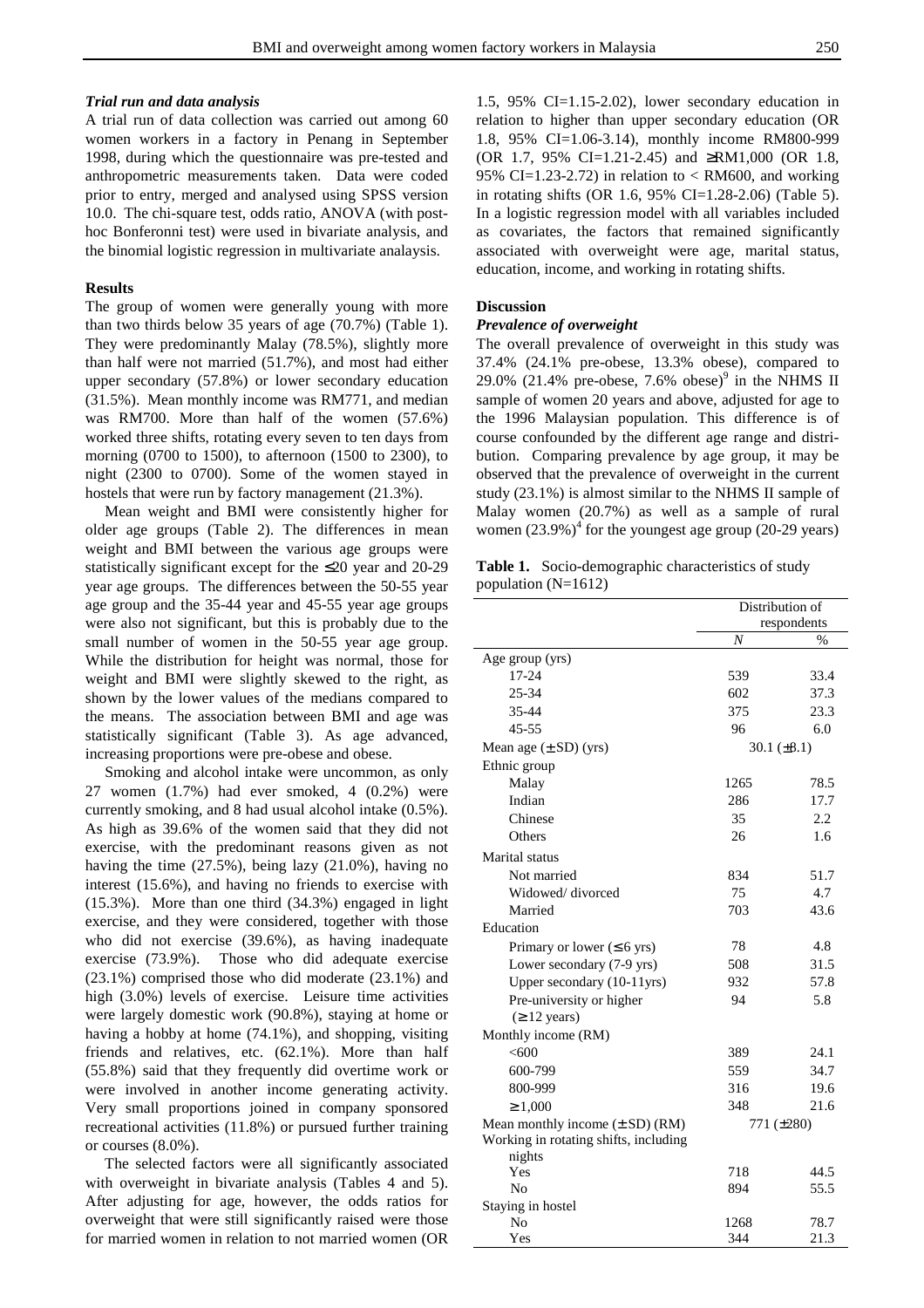| Age<br>group<br>(yrs) | $\overline{N}$ | $\%$ | Weight (kg)                   | Height $(cm)$ |                 | BMI $(kg/m^2)$ |                           |        |  |
|-----------------------|----------------|------|-------------------------------|---------------|-----------------|----------------|---------------------------|--------|--|
|                       |                |      | Mean $\pm$ SD                 | Median        | Mean $\pm$ SD   | Median         | Mean $\pm$ SD             | Median |  |
| All                   | 1612           | 100  | $56.8 \pm 13.2$               | 54.4          | $153.1 \pm 5.5$ | 153.0          | $24.2 \pm 5.4$            | 23.3   |  |
| < 20                  | 69             | 4.3  | $51.5 \pm 10.8^a$             | 49.2          | $154.9 + 5.7$   | 156.0          | $21.5 + 4.4^{\text{a}}$   | 20.3   |  |
| $20 - 29$             | 803            | 49.8 | $53.1 + 11.8a$                | 50.8          | $153.0 \pm 5.4$ | 153.1          | $22.6 \pm 4.8^{\text{a}}$ | 21.7   |  |
| 30-39                 | 492            | 30.5 | 59.1 $\pm$ 13.0 <sup>b</sup>  | 57.3          | $153.0 \pm 5.4$ | 152.9          | $25.2 \pm 5.1^{\circ}$    | 24.5   |  |
| 40-49                 | 234            | 14.5 | $65.9 \pm 13.5$ <sup>c</sup>  | 64.9          | $152.9 \pm 6.2$ | 153.0          | $28.2 \pm 5.6^{\circ}$    | 27.9   |  |
| $\geq 50$             | 14             | 0.9  | $65.8 \pm 8.0^{\mathrm{b,c}}$ | 66.4          | $151.9 \pm 5.3$ | 153.4          | $28.5 \pm 2.9^{b,c}$      | 29.2   |  |
| $F$ value             |                |      | 59.1 $(P<0.001)$              |               | 2.2 (ns)        |                | 70.3 $(P<0.001)$          |        |  |

**Table 2.** Mean weight, height, and body mass index (BMI) by age

The values with different alphabet superscripts are significantly different (*P*<0.001), while the values with similar alphabet superscripts are not significantly different, *ns* = not significantly different; based on Bonferroni's Post-Hoc Test.

 **Table 3**. Percentage distribution of respondents according to body mass index (BMI) categories and age groups

|                                    | Body Mass Index $(\overline{\text{kg/m}^2})$ |          |         |             |  |
|------------------------------------|----------------------------------------------|----------|---------|-------------|--|
|                                    | < 18.5                                       | $18.5 -$ | $25.0-$ | $\geq 30.0$ |  |
|                                    |                                              | 24.9     | 29.9    |             |  |
| Age group (yrs)                    | $(\% )$                                      | $(\% )$  | (% )    | $(\% )$     |  |
| $< 20 (N=69)$                      | 24.6                                         | 56.5     | 14.5    | 4.3         |  |
| $20-29(N=803)$                     | 16.4                                         | 60.5     | 15.1    | 8.0         |  |
| $30-39(N=492)$                     | 5.5                                          | 49.4     | 30.7    | 14.4        |  |
| 40-49 $(N=234)$                    | 3.4                                          | 23.9     | 41.9    | 30.8        |  |
| $\geq 50$ (N=14)                   | 0                                            | 7.1      | 64.3    | 28.6        |  |
|                                    |                                              |          |         |             |  |
| Total $(N=1612)$                   | 11.4                                         | 51.2     | 24.1    | 13.3        |  |
| $\gamma^2$ = 269, df = 12, P<0.001 |                                              |          |         |             |  |

years), but for the older age groups, the prevalences in the current study were much higher than both the NHMS II and the rural women. Women in the current study were largely from urban areas, and the higher overweight prevalences compared to rural women were to be expected. Nevertheless, the higher prevalences compared to a nationally representative sample, particularly at the older age groups, are cause for concern.

# *Age and BMI*

The weight and BMI of the women workers in this study increased with increasing age. This pattern was expected for the age range of 17 to 55 years, and was similar to other large population-based studies.  $9-10$  A study that combined data from Morocco and Tunisia had found that BMI of women increased significantly with age up to a maximum at 55 years; furthermore, this increase was more dramatic in urban areas.<sup>10</sup>

 If we compare with Malay women in the nationally representative sample of the NHMS  $II$ , the BMI-age gradient for women workers in this study is much steeper than for Malay women in the NHMS II. Although the study sample consisted of 17.7% Indians and 2.2 % Chinese, ethnicity could not be used to explain this difference because the BMI-age gradients for Indian and Chinese women in the NHMS II were also narrower than the gradient found in the current study.

The steeper BMI-age gradient in the current study was due both to a steeper weight-age gradient as well as less variation in mean heights of comparable age groups. The

increase in body weight with age has been attributed to increasing sedentariness, and the lower heights among older age groups is said to be due to younger cohorts achieving better growth potential because of better nutrition.<sup>9</sup> If this was so, it would mean that the cohort effect is not as obvious in this group of factory women, and by implication, nutrition has not improved as much for them, compared to women in the general population. Furthermore, the larger increases in body weight with age could mean that the changes in physical activity, diet, and lifestyles that are associated with aging has greater negative impact on this group of women. Alternatively, the opportunities for practising healthier lifestyles are fewer for women in this population group as they age.

 Comparison may also be made with a 1992-1995 study that consisted of 2,741 women from rural communities. The mean BMI of these rural women were about the same as the women workers in the current study at the younger age groups. At the older age groups, however, mean BMI of the women in the current study were higher than the rural women. For each comparable age group, height and weight in the current study were found to be higher than in the rural study. Differences in heights were smaller, however, compared to differences in weights. Weights of the older age groups in the current study increased greatly while those in the rural study did not increase by as much.

#### *Factors related to overweight*

In the NHMS II, overweight was significantly higher among Indians and Malays as compared to Chinese, but in the current study, ethnicity was not related to overweight after adjusting for age.<sup>6</sup> The current study was however similar to the NHMS II in that overweight was significantly more prevalent for married women, less prevalent at higher educational levels, and more prevalent at higher personal income levels.

 The finding that women with lower educational levels faced significantly higher risk of overweight is supported by other large population based studies.<sup>2,9</sup> One study utilised data from the World Health Organization (WHO) MONICA (Monitoring Trends and Determinants in Cardiovascular Disease) Project that included men and women aged 35 to 64 years from 26 populations. $^{2}$  In 22 of the populations, educational level was significantly inversely related to BMI, that is, women with lower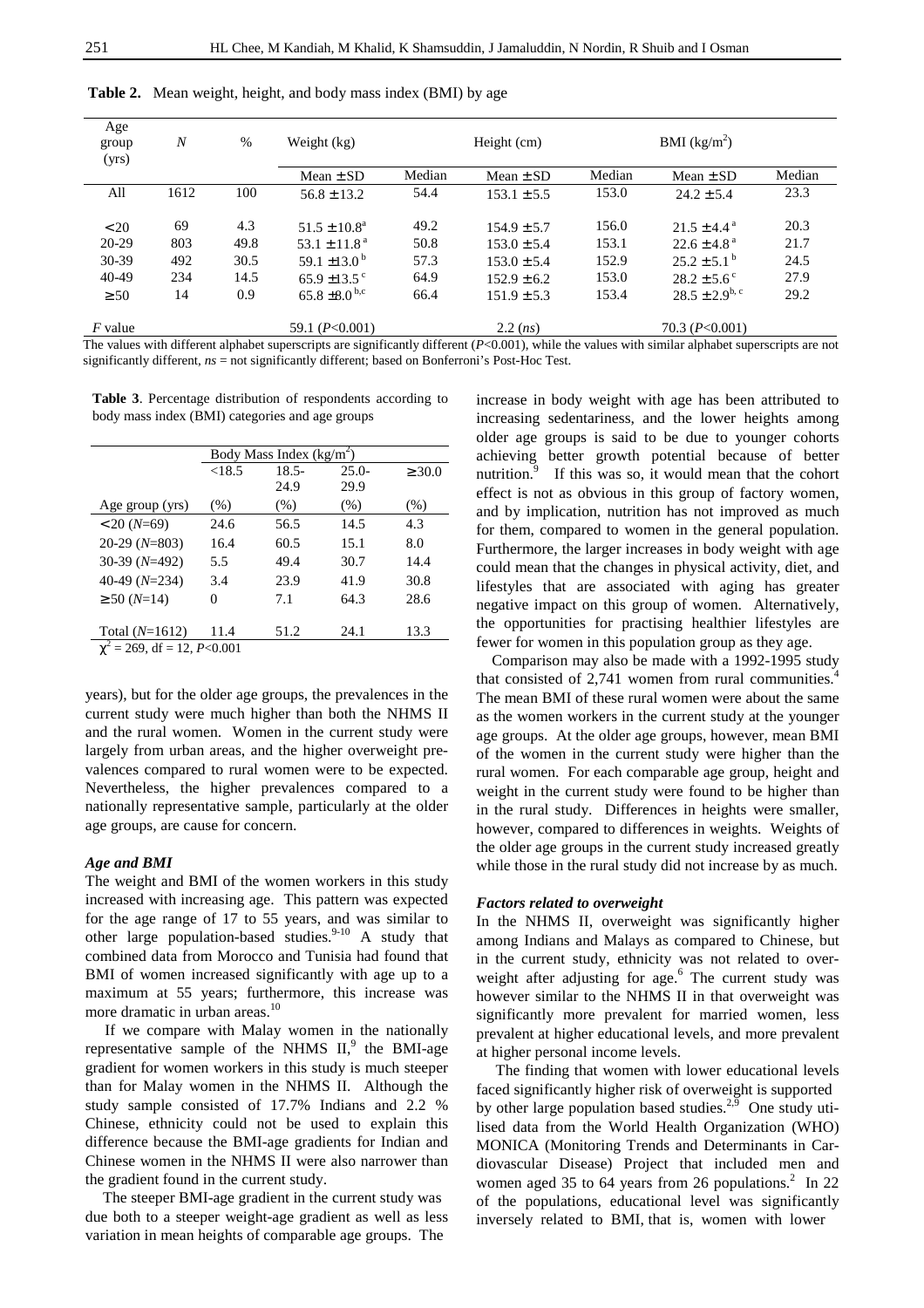**Table 4.** Distribution of respondents by body mass index (BMI) status and selected factors (N=1612)

|                                        | Distribution of respondents     |                               |            |                  |
|----------------------------------------|---------------------------------|-------------------------------|------------|------------------|
|                                        | Overweight                      | Non-overweight                |            |                  |
|                                        | $(BMI \ge 25.0 \text{ kg/m}^2)$ | $(BMI < 25.0 \text{ kg/m}^2)$ | $\gamma^2$ | $\boldsymbol{P}$ |
| Age group (yrs)                        |                                 |                               | 205        | $0.000***$       |
| $17-24$ (N=539)                        | 109(20.2)                       | 430 (79.8)                    |            |                  |
| $25-34$ (N=602)                        | 199(33.1)                       | 403(66.9)                     |            |                  |
| $35-44$ (N=375)                        | 226(60.3)                       | 149 (39.7)                    |            |                  |
| 45-55 (N=96)                           | 69 (71.9)                       | 27(28.1)                      |            |                  |
| Ethnic group                           |                                 |                               | 45.2       | $0.000***$       |
| Non-Malay ( $N=347$ )                  | 184 (53.0)                      | 163(47.0)                     |            |                  |
| Malay $(N=1265)$                       | 419 (33.1)                      | 846 (66.9)                    |            |                  |
| Marital status                         |                                 |                               | 115        | $0.000***$       |
| Not married (N=834)                    | 210(25.2)                       | 624 (74.8)                    |            |                  |
| Widowed/ divorced $(N=75)$             | 29(38.7)                        | 46(61.3)                      |            |                  |
| Married $(N=703)$                      | 364 (51.8)                      | 339 (48.2)                    |            |                  |
| Education                              |                                 |                               | 45.2       | $0.000***$       |
| Primary or lower $(N=78)$              | 38 (48.7)                       | 40(51.3)                      |            |                  |
| Lower secondary $(N=508)$              | 242 (47.6)                      | 266(52.4)                     |            |                  |
| Upper secondary $(N=932)$              | 301 (32.3)                      | 631 (67.7)                    |            |                  |
| Higher than upper sec $(N=94)$         | 22(23.4)                        | 72 (76.6)                     |            |                  |
| Income $(RM)$                          |                                 |                               | 156        | $0.000***$       |
| $<600$ (N=389)                         | 90(23.1)                        | 299 (76.9)                    |            |                  |
| 600-799 (N=559)                        | 152(27.2)                       | 407 (72.8)                    |            |                  |
| 800-999 (N=316)                        | 147(46.5)                       | 169(53.5)                     |            |                  |
| $\geq 1,000$ (N=348)                   | 214(61.5)                       | 134 (38.5)                    |            |                  |
| Work rotating shifts, including nights |                                 |                               | 52.4       | $0.000***$       |
| Yes $(N=718)$                          | 339 (47.2)                      | 379 (52.8)                    |            |                  |
| No $(N=894)$                           | 264 (29.5)                      | 630 (70.5)                    |            |                  |
| Staying in hostel                      |                                 |                               | 51.6       | $0.000***$       |
| No $(N=1268)$                          | 532 (42.0)                      | 736 (58.0)                    |            |                  |
| Yes $(N=344)$                          | 71 (20.6)                       | 273 (79.4)                    |            |                  |
| Exercise                               |                                 |                               | 5.29       | $0.021*$         |
| Inadequate/ none $(N=1192)$            | 466 (39.1)                      | 726 (60.9)                    |            |                  |
| Adequate $(N=420)$                     | 137 (32.6)                      | 283 (67.4)                    |            |                  |
| $*P<0.05$ , $*P<0.01$ , $**P<0.001$    |                                 |                               |            |                  |

**Table 5.** Crude and adjusted odds ratios for overweight by selected factors (N=1612)

|                                 | Crude OR | 95% CI        | Adj $OR1$ | 95% CI        | Adj OR <sup>2</sup> | 95% CI        |
|---------------------------------|----------|---------------|-----------|---------------|---------------------|---------------|
| Age group (yrs)                 |          |               |           |               |                     |               |
| $17 - 24$                       | 1.0      |               |           |               | 1.0                 |               |
| $25 - 34$                       | 1.9      | 1.49-2.55     |           |               | 1.4                 | 1.05-1.92     |
| 35-44                           | 6.0      | 4.46-8.04     |           |               | 2.5                 | 1.68-3.63     |
| $45 - 55$                       | 10.1     | $6.16 - 16.5$ |           |               | 3.3                 | 1.83-5.94     |
| Ethnic group                    |          |               |           |               |                     |               |
| Non-Malay/Malay                 | 2.3      | 1.79-2.90     | 1.2       | $0.88 - 1.56$ | 1.2                 | $0.92 - 1.63$ |
| Marital status                  |          |               |           |               |                     |               |
| Not married                     | 1.0      |               | 1.0       |               | 1.0                 |               |
| Widowed/divorced                | 1.9      | 1.15-3.06     | 0.9       | $0.52 - 1.53$ | 1.0                 | $0.57 - 1.68$ |
| Married                         | 3.2      | 2.57-3.96     | 1.5       | 1.15-2.02     | 1.7                 | 1.25-2.19     |
| Education                       |          |               |           |               |                     |               |
| Primary or lower                | 3.1      | 1.62-5.97     | 2.1       | 1.00-4.22     | 2.2                 | 1.07-4.53     |
| Lower secondary                 | 3.0      | 1.79-4.95     | 1.8       | 1.06-3.14     | 1.9                 | 1.09-3.25     |
| Upper secondary                 | 1.6      | 0.95-2.57     | 1.5       | 0.88-2.47     | 1.5                 | $0.87 - 2.46$ |
| Higher than upper sec           | 1.0      |               | 1.0       |               | 1.0                 |               |
| Income $(RM)$                   |          |               |           |               |                     |               |
| <600                            | 1.0      |               | 1.0       |               | 1.0                 |               |
| 600-799                         | 1.2      | $0.92 - 1.68$ | 1.1       | $0.78 - 1.47$ | 1.1                 | $0.80 - 1.51$ |
| 800-999                         | 2.9      | 2.09-3.99     | 1.7       | 1.21-2.45     | 1.8                 | 1.28-2.59     |
| $\geq 1,000$                    | 5.3      | 3.85-7.30     | 1.8       | 1.23-2.72     | 2.1                 | 1.46-3.17     |
| Work rotating shifts, including |          |               |           |               |                     |               |
| nights                          |          |               |           |               |                     |               |
| Yes / No                        | 2.1      | 1.74-2.62     | 1.6       | 1.28-2.06     | 1.6                 | 1.28-2.06     |
| Staying in hostel               |          |               |           |               |                     |               |
| No / Yes                        | 2.8      | 2.09-3.69     | 0.9       | $0.66 - 1.32$ | 1.0                 | $0.68 - 1.37$ |
| Exercise                        |          |               |           |               |                     |               |
| Inadequate / Adequate           | 1.3      | $1.05 - 1.68$ | 1.0       | 0.78-1.33     | 1.0                 | $0.80 - 1.35$ |

Inadequate / Adequate 1.3 1.05-1.68 1.0 0.78-1.33 1.0 0.80-1.35<br>
<sup>1</sup>Odds ratios of each variable adjusted in a logistic regression with age (included as a continuous variable) as covariate. For each dichotomous variable, For each dichotomous variable, the reference category is the last category.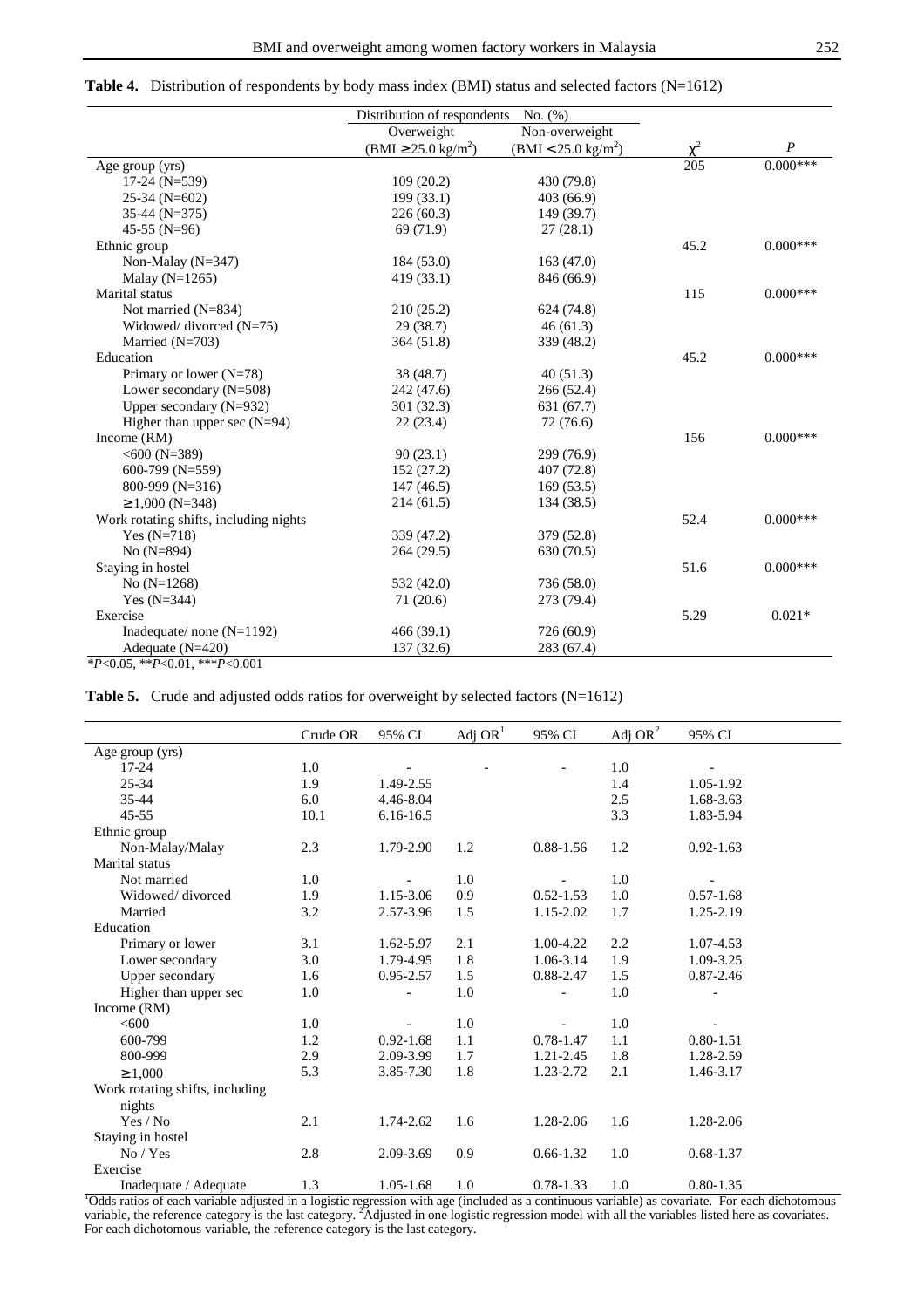educational levels had higher BMI.

 In the Morocco and Tunisia study which included 1,500 Moroccan women and 1,300 Tunisian women aged 25 to 45 years from two surveys as well as national survey data, it was found that obesity was higher in urban areas and among women with little or no education.<sup>10</sup> Morocco and Tunisia are similar to Malaysia in being categorised as middle human development countries, although indicators are better for Malaysia (life expectancy 72.5 years, adult literacy 87.5%) compared to Tunisia (life expectancy 70.2 years, adult literacy 71.0%) and Morocco (life expectancy 67.6 years, adult literacy  $48.9\%$ ).<sup>11</sup>

 The authors of the Morocco and Tunisia study attribute the higher levels of obesity among less educated women to the lower levels of awareness on the risks and health consequences associated with obesity, as well as the fact that fatness is considered culturally desirable. In the study by Molarius *et al.*,<sup>2</sup> however, education was used as a proxy indicator for socio-economic status; and it was pointed out that for men (but not for women), education was positively associated with BMI in poorer societies although the relationship was inverse in more affluent populations.

 In the current study, education had an inverse relationship, but income had a positive association, with overweight. Socio-economic differences among the women workers would be more difficult to detect, since they were drawn from the same occupational group, and factors other than education or income, such as income of other family members, stage of life-cycle, whether urban or rural residence, might also be important confounding factors. In general, they were from the same socioeconomic strata, and therefore, the effect of education or income was probably more specific. Both education and income, in fact, were highly correlated with age, and the higher odds of overweight that were associated with a higher income or a lower education were each adjusted downward with the inclusion of age in the analyses. Nevertheless, independent of the effects of age, a higher education could be associated with less overweight through its probable association with a greater awareness of health messages in the mass media, and higher health consciousness. Higher incomes within this particular occupational group, however, could be an outcome of longer working duration, longer overtime hours or being located in a larger city. Whether and how any of these factors, or the affluence that comes with a higher income, are related to the occurrence of overweight in this population, should be the subject of future studies.

Physical activity was one of the factors examined for its association with obesity in the FINRISK studies, largescale cross-sectional population surveys in Finland between 1982 and 1997.<sup>12</sup> In an analysis that included 12,747 women, it was found that leisure time physical activity was negatively related to obesity, after adjusting for age, education, and other physical activity and dietary variables. In the current study, however, the lower odds of being overweight faced by women with adequate exercise became insignificant after adjusting for age. This implies that the women who did adequate exercise

were also younger and therefore faced lower risk of overweight due to their age rather than exercise level.

The proportion of women in the adequate exercise group (26.1%) was higher than in the NHMS II where women doing adequate exercise ranged from 15.1% for the 18-19 years to 11.1% for 40-49 years and 10.5% for 50-59 years (Siti Sa'adiah *et al*., 1999). The difference may be due to the stricter definition of adequate exercise employed in the NHMS II, that is, either jogging, brisk walking, cycling, rope skipping, rowing, swimming, aerobics, team sports, racquet sports, or calisthenics sports carried out for more than three times a week for at least 15 minutes each time, undertaken for the purpose of recreation, sport or health/fitness during the two weeks prior to the interview. The current study was supported by the finding in the NHMS II that there was no significant difference between the normal weight group (12.5%) and the overweight group (BMI 25-29.9 kg/m<sup>2</sup>) (12.7%) in the proportions of women who carried out adequate exercise, although the obese group (BMI  $\geq 30$ ) kg/m<sup>2</sup>) had a much lower proportion of women (10.5%) with adequate exercise.<sup>13</sup>

 Social or environmental factors that place pressure on increasing calorie intake and reducing physical activity will be associated with overweight. Shiftwork appears to be one such factor as women who worked night shifts faced significantly higher odds of overweight even after adjusting for age and other variables. Most of the women who worked nightshifts were on three rotating eight hour shifts, but there was a small percentage who worked two rotating 12-hour shifts. This type of work organization placed a heavy burden on women to adjust their physiological rhythms for sleeping and eating, and a difficulty to adjust could be linked to overweight.

# **Conclusion**

Overweight and obesity was found to be a major problem among this group of women workers, and particularly for the older age groups. Working nightshifts significantly elevated the odds of overweight. Since shiftwork is an integral part of most electronics factories, the reasons for this should be investigated further for finding possible ameliorative measures.

 The role of exercise should also be further examined. In the current study, the instrument used to measure exercise was not validated, and this could be one reason for the lack of association found between adequate exercise and obesity. In any case, the low percentages of women who engaged in exercise should be a cause for concern. Research into the reasons for the low rates, particularly for women in the older age groups, should seek ways that would enable factory women to regularly engage in exercise. The sedentary nature of electronics assembly work makes this particularly important.

 One limitation of the current study is the voluntary nature of its sample, which could have led to a bias to include more women with a greater health consciousness or who were seeking help for weight or health problems. On the other hand, there have been a paucity of studies on the nutritional status of women workers in Malaysia, and the large number of electronics women workers from